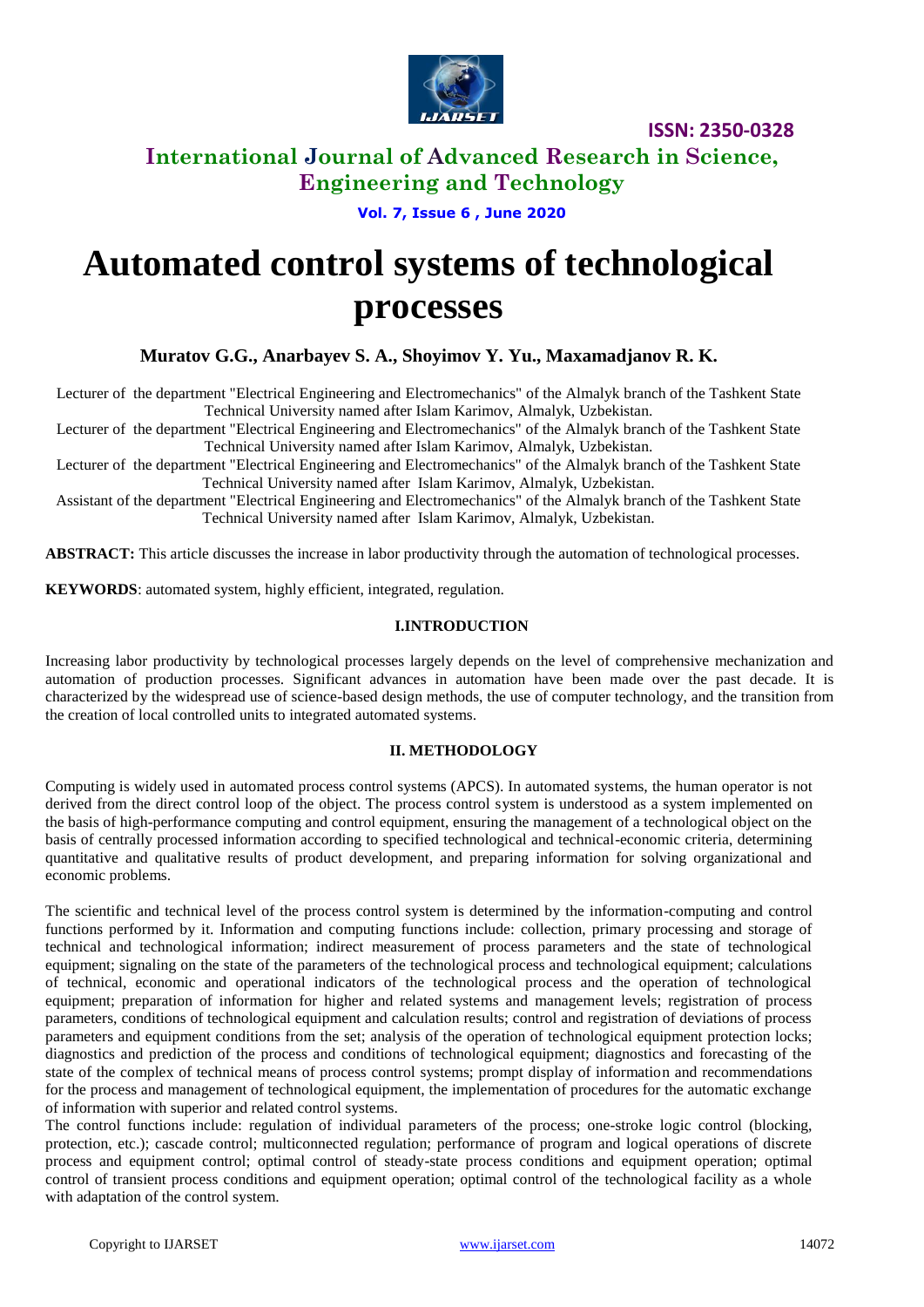

### **International Journal of Advanced Research in Science, Engineering and Technology**

### **Vol. 7, Issue 6 , June 2020**

The functioning of the process control system is ensured by a set of technical facilities, system-wide technical documentation and operational personnel. The complex of technical means consists of a combination of computing and control devices, signal and data transmission devices, signal sensors and actuators that ensure the performance of the specified functions of a specific process control system.

The main groups of technical means are: devices for obtaining information about the mode of the technological process and equipment (physical quantity signal sensors, devices for manual input of signals, etc.), devices for generating signals and maintaining information transmission channels (various signal converters and switches), local automation devices regulators, amplifiers-converters, actuators, etc.), computer equipment (information processing, input and output devices, data transmission, storage, etc.), communication devices with the object (signal switches and tele mechanics), communication devices with operational personnel (indicators, signaling devices, registrars, integrated control panels, control panels, etc.).

### **III. EXPERIMENTAL RESULTS**

The structure of the system-wide technical documentation includes the mathematical support of the process control system (MS control system) and organizational support. The software for automated organizational management systems is understood as a complex of circuit, software and language tools that provide: effective management of computational processes, optimal organization of problem solving, data reception, output of the results and information exchange between system links (machines, autonomous devices and users); performance of the functions of control, protection and adjustment of data, monitoring the operation of computer technology, fault detection; automation of the processes of algorithmization, programming, solution of control problems, debugging and adjustment of programs. The solution of problems in such systems is characterized by close informational interconnection with the control object, which determines the special conditions for the receipt and use of data, high requirements for data accuracy, the need for long-term storage, etc. The main functional tasks of automated organizational management systems (OMS) are solved in real time, are limited by certain periods and the duration of their solution, which requires in some cases the functioning of the computer in multiprogram mode, especially in the time sharing mode, significantly complicating the mathematical support (MS) of the system. The automated process control system is divided into the algorithmic one, including a description of the algorithms for the implementation of individual functions and a general algorithm for the functioning of the process control system, and software. Software (software), in turn, is divided into standard software (software) and functional, or application software (software).

Standard software (STS), as a rule, comes with computer systems and includes organizing, dispatching, broadcasting, editing, diagnosing and other programs. Application software (software) is developed individually for a specific process control system. Organizational support (OS) determines the actions of the operating personnel and, first of all, the technologist-operator, which is the central link of the automated system. In the field of systemic technical support of process control systems, the main directions are the further development of methods for integrating the technical base, the development of system capabilities (ensuring the layout of systems with full redundancy at the level of the aggregate module, ensuring automatic reconfiguration of the system if one of the modules fails, etc.), improving operational characteristics (development of a monitoring and diagnostic system, automatic restoration of system performance in case of failures, ensuring the centralized launch of multi-machine systems, etc.), the creation of small-sized external memory devices on magnetic disks with fixed and movable heads. The development of communication devices with an object is carried out in the direction of reducing dimensions and cost, increasing reliability, noise immunity, accuracy, speed, expanding the functional range of existing devices, including taking into account the possibility of building dispersed systems.

It is important to ensure a systematic approach to the design of process control systems and, first of all, to develop a functional-algorithmic structure and to formulate individual tasks of an automatic control system, when integrating the structures of a control computer complex (CCC), i.e., when forming a technical base, as well as when developing flexible software . It should be remembered that software is an essential component of the process control system, and the share of its costs in the total cost of creating a system is constantly growing from year to year. This is due to a decrease in the cost of the used technical means, with the development of the functions of an automatic process control system and a corresponding increase in the volume and complexity of mathematical software. The reduction of labor costs and time for the preparation of mathematical support (MS) for process control systems is currently being carried out in several areas by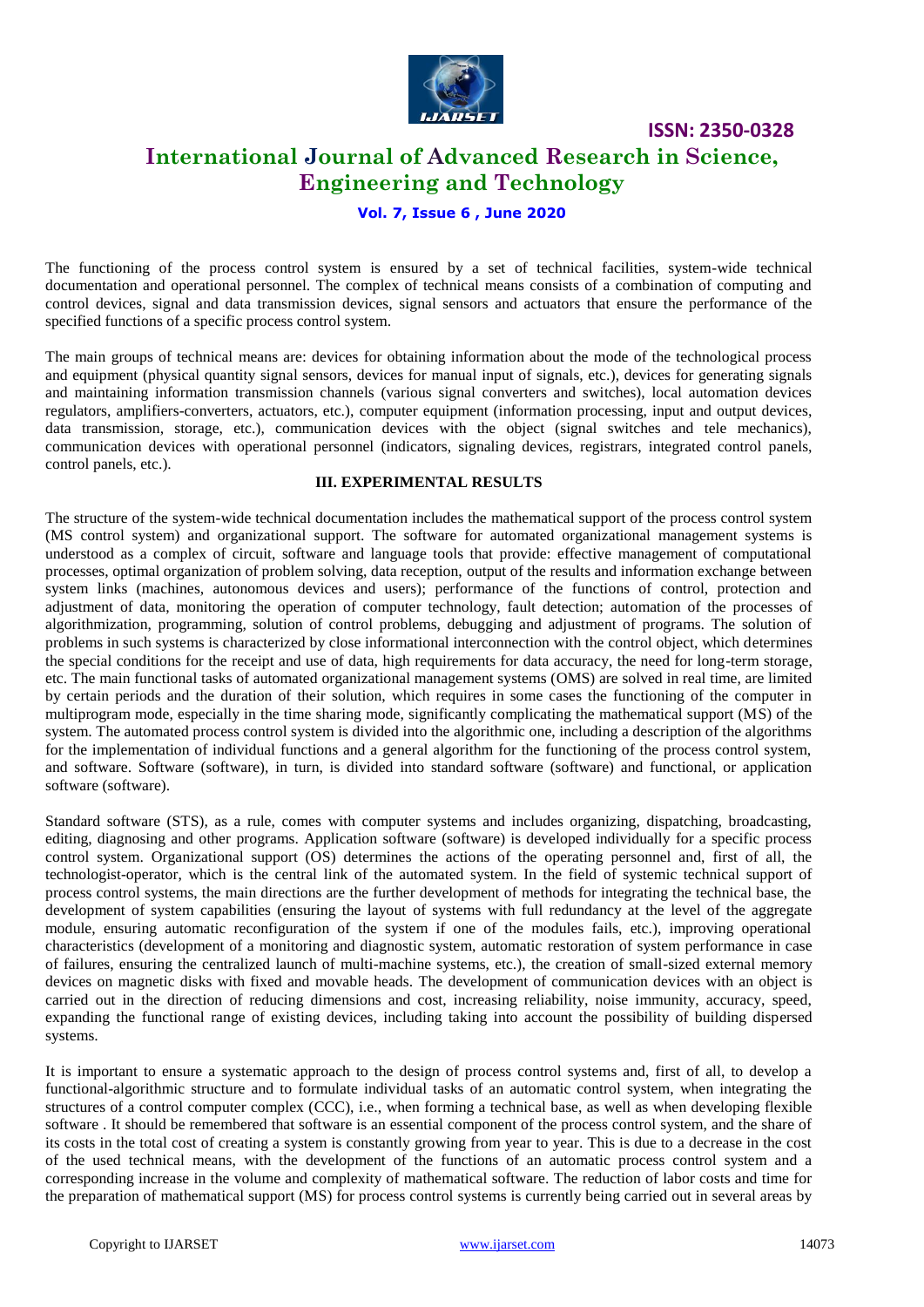

### **International Journal of Advanced Research in Science, Engineering and Technology**

### **Vol. 7, Issue 6 , June 2020**

developing standard mathematical support (MS) for the main units and technological processes, specialized problemoriented languages and corresponding translators, which simplify and speed up the preparation and debugging software and automated programming systems that allow the generation and debugging of automated process control system software in interactive mode.

In the process of creating complex complexes of control programs for automated control systems, the design technology has significant significance, which determines the quality, laboriousness and duration of development. When developing control programs, labor efficiency can be significantly improved by introducing structural rules elements and the system as a whole. This circumstance led many experts to the idea of an orderly modular construction of complex program complexes, which is reflected in a number of works devoted to modular programming. Moreover, under modular programming is meant the method of constructing complex programs according to the hierarchical principle on the basis of small program blocks, each of which performs a complete logical function and has volume within 500-1000 teams.

Currently, the need has been established to build a single database for various management systems, which has given impetus to the development of promising approaches to creating data banks. The database is the core of the software system (MS). When generating a database, all the information for each technological parameter necessary for the complete processing of the parameter is entered into it. When working in real time, it receives information from the sensors of the object. After the initial processing, the information can be used in algorithms of the highest levels of the structure of mathematical support (MS) or presented to the dispatcher using the terminals of the control computer complex (CCC). The structure of the database should provide direct access with minimal time and memory, as well as the possibility of correction and replenishment. To do this, it is advisable to use list processing methods, for example, operating with the addresses of quantities, and not with the quantities themselves: the formation of chains of blocks in which each previous block contains the address of the next, etc. The choice of a specific database structure is determined by the set of tasks to be solved and the features used managing computer complex (MCC).

### **IV. CONCLUSION**

A systematic approach to design should be the main core of the automated process control system being created at all stages of development from the technical specifications to implementation. It should cover all the constituent elements of the system: a complex of technical means, a functional-algorithmic structure and mathematical support (MS).

#### **REFERENCES**

[1].Nesterov G.S. Technological optimization of concentration plants. M., "Nedra", 1970.-208 p.

[2].Solodovnikov V.V., Matveev P.S. Calculation of optimal automatic control systems in the presence of interference. M., "Engineering", 1973, - 240 p.

### **AUTHOR'S BIOGRAPHY**

| $N_2$ | Full name place of work, position, academic degree and rank                                                                                                                         | <b>Photo</b> |
|-------|-------------------------------------------------------------------------------------------------------------------------------------------------------------------------------------|--------------|
|       | Muratov GulamjanGafurovich, lecturer of the Almalyk branch of the Tashkent<br>State Technical University named after Islam Karimov, Uzbekistan, Tashkent<br>region, Almalyk. 110100 |              |